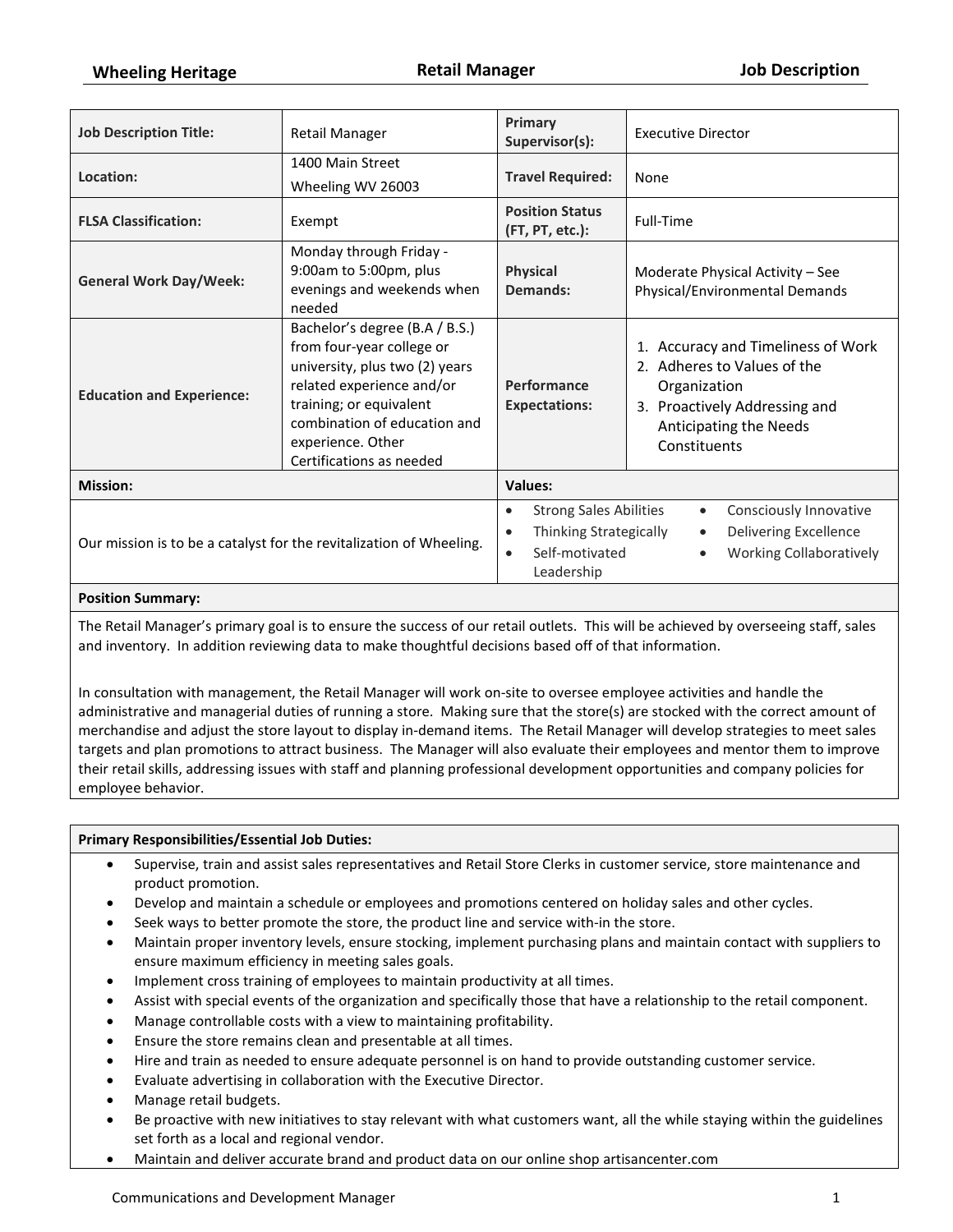#### **Primary Responsibilities/Essential Job Duties:**

- Continuously improve the website experience, site navigation and merchandising updates
- Work with Communications and Development Manager to optimize paid advertising campaigns in Google Ads, Facebook and other Platforms

Reasonable accommodations may be made to enable individuals with disabilities to perform the essential functions.

Additional responsibilities and duties include:

- Be fluent in Shopify or other retail software.
- Handling deposits and misc. banking
- Necessary reporting
- Developing and training daily procedures
- Evaluate and select providers of services.
- Other duties as assigned.

**PHYSICAL / ENVIRONMENTAL DEMANDS:** *The table below shows how much on-the-job time is spent in the following physical activities:*

| <b>ACTIVITY:</b>                           | <b>None</b> | Under 1/3 | $1/3$ to $2/3$ | <b>Over 2/3</b> |
|--------------------------------------------|-------------|-----------|----------------|-----------------|
| Standing                                   |             |           |                | X               |
| Walking                                    |             |           |                | X               |
| Sitting                                    |             |           | X              |                 |
| Using hands to finger, handle or feel      |             |           | X              |                 |
| Reaching with hands and arms               |             |           | X              |                 |
| Climbing or balancing                      |             | X         |                |                 |
| Stooping, kneeling, crouching, or crawling |             | X         |                |                 |
| Talking or hearing                         |             |           |                | X               |
| Tasting or smelling                        |             |           |                | Χ               |

This position is described as **moderate physical activity** performing non-strenuous daily activities of an administrative nature. This position requires occasional lifting or carrying of items up to 25 lbs. less than 1/3 of the time. This position requires manual dexterity sufficient to reach / handle items, works with the fingers. This position has no special vision requirements.

The **work environment** is generally well lighted, heated and/or air-conditioned indoor office/shop environment with adequate ventilation. The noise level is moderate, as would be found in a business office with computers and printers, light traffic. Occasionally (less than 1/3 of the time), the work environment may be outdoors exposed to changing weather conditions (for instance, rain, sun, snow, wind, etc.) Reasonable accommodations may be made to enable individuals with disabilities to perform the essential functions.

**Materials** include: cleaners, metals, and office supplies.

**Equipment** includes: desktop or notebook computers, photocopier/scanner/fax machine, and telephone systems.

## **Work Activities For This Position Include:**

- **Communicating with Persons Outside Organization** Communicating with people outside the organization, representing the organization to customers, the public, government, and other external sources. This information can be exchanged in person, in writing, or by telephone or e-mail.
- **Establishing and Maintaining Interpersonal Relationships** Developing constructive and cooperative working relationships with others, and maintaining them over time.
- **Communicating with Supervisors, Peers, or Subordinates** Providing information to supervisors, co-workers, and subordinates by telephone, in written form, e-mail, or in person.
- **Interacting With Computers** Using computers and computer systems (including hardware and software) to program, write software, set up functions, enter data, or process information.

Communications and Development Manager 2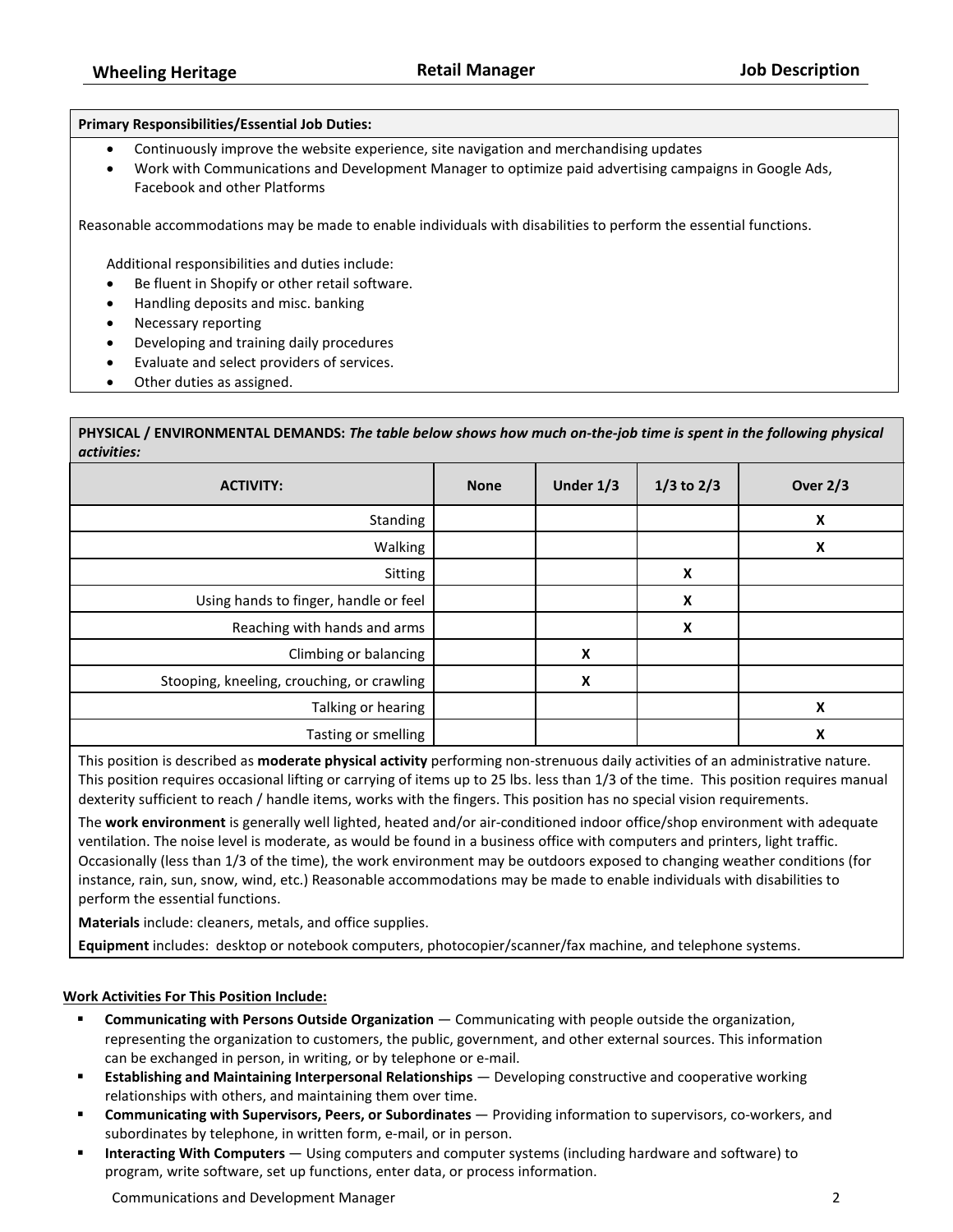- **Making Decisions and Solving Problems** Analyzing information and evaluating results to choose the best solution and solve problems.
- **Organizing, Planning, and Prioritizing Work** Developing specific goals and plans to prioritize, organize, and accomplish your work.
- **Getting Information** Observing, receiving, and otherwise obtaining information from all relevant sources.
- **Selling or Influencing Others** Convincing others to buy merchandise/goods or to otherwise change their minds or actions.
- **Thinking Creatively** Developing, designing, or creating new applications, ideas, relationships, systems, or products, including artistic contributions.
- **Identifying Objects, Actions, and Events** Identifying information by categorizing, estimating, recognizing differences or similarities, and detecting changes in circumstances or events.
- **Developing and Building Teams** Encouraging and building mutual trust, respect, and cooperation among team members.
- **Developing Objectives and Strategies**  Establishing long-range objectives and specifying the strategies and actions to achieve them.
- **Coordinating the Work and Activities of Others** Getting members of a group to work together to accomplish tasks.
- **Guiding, Directing, and Motivating Subordinates** Providing guidance and direction to subordinates, including setting performance standards and monitoring performance.
- **Updating and Using Relevant Knowledge** Keeping up-to-date technically and applying new knowledge to your job.
- **Analyzing Data or Information** Identifying the underlying principles, reasons, or facts of information by breaking down information or data into separate parts.
- **Resolving Conflicts and Negotiating with Othe**rs Handling complaints, settling disputes, and resolving grievances and conflicts, or otherwise negotiating with others.
- **Estimating the Quantifiable Characteristics of Products, Events, or Information** Estimating sizes, distances, and quantities; or determining time, costs, resources, or materials needed to perform a work activity.
- **Interpreting the Meaning of Information for Others** Translating or explaining what information means and how it can be used.
- **Scheduling Work and Activities** Scheduling events, programs, and activities, as well as the work of others.
- **Coaching and Developing Others** Identifying the developmental needs of others and coaching, mentoring, or otherwise helping others to improve their knowledge or skills.
- **Judging the Qualities of Things, Services, or People** Assessing the value, importance, or quality of things or people.
- **Processing Information**  Compiling, coding, categorizing, calculating, tabulating, auditing, or verifying information or data.
- **Monitor Processes, Materials, or Surroundings** Monitoring and reviewing information from materials, events, or the environment, to detect or assess problems.
- **Monitoring and Controlling Resources** Monitoring and controlling resources and overseeing the spending of money.
- **Provide Consultation and Advice to Others**  Providing guidance and expert advice to management or other groups on technical, systems-, or process-related topics.
- **Training and Teaching Others** Identifying the educational needs of others, developing formal educational or training programs or classes, and teaching or instructing others.
- **Documenting/Recording Information** Entering, transcribing, recording, storing, or maintaining information in written or electronic/magnetic form.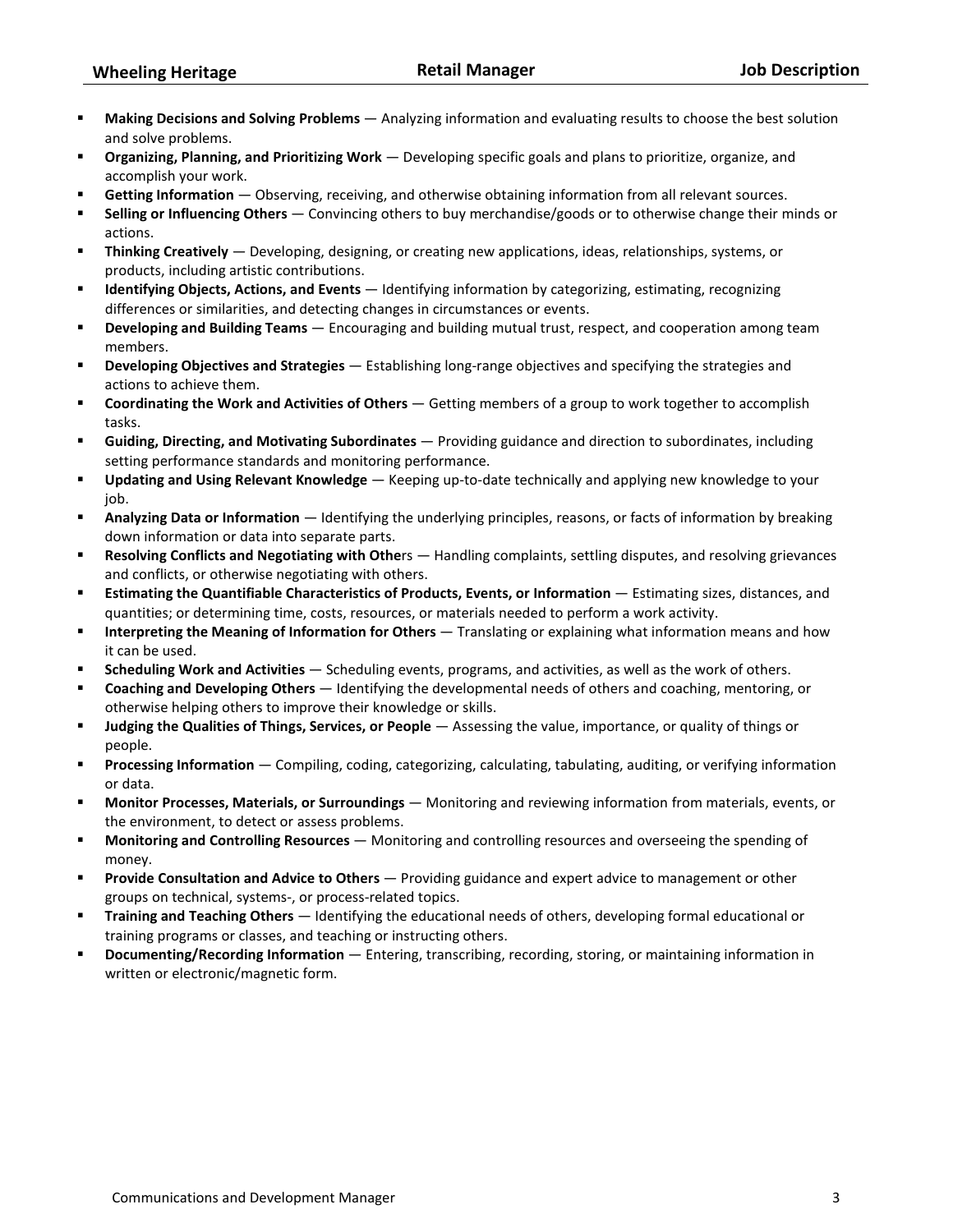# **Competencies**

To perform the job successfully, an individual should demonstrate the following competencies.

# **Work Styles**

- **Initiative** Job requires a willingness to take on responsibilities and challenges.
- **Dependability** Job requires being reliable, responsible, and dependable, and fulfilling obligations.
- **Leadership —** Job requires a willingness to lead, take charge, and offer opinions and direction.
- **Achievement/Effort** Job requires establishing and maintaining personally challenging achievement goals and exerting effort toward mastering tasks.
- **Adaptability/Flexibility** Job requires being open to change (positive or negative) and to considerable variety in the workplace.
- **Attention to Detail** Job requires being careful about detail and thorough in completing work tasks.
- **Persistence** Job requires persistence in the face of obstacles.
- **Innovation** Job requires creativity and alternative thinking to develop new ideas for and answers to work-related problems.
- **Integrity** Job requires being honest and ethical.
- **Cooperation** Job requires being pleasant with others on the job and displaying a good-natured, cooperative attitude
- **Analytical Thinking** Job requires analyzing information and using logic to address work-related issues and problems.
- **Stress Tolerance** Job requires accepting criticism and dealing calmly and effectively with high stress situations.
- **Independence**  Job requires developing one's own ways of doing things, guiding oneself with little or no supervision, and depending on oneself to get things done.
- **Self Control —** Job requires maintaining composure, keeping emotions in check, controlling anger, and avoiding aggressive behavior, even in very difficult situations.
- **Social Orientation** Job requires preferring to work with others rather than alone, and being personally connected with others on the job
- **Concern for Others** Job requires being sensitive to others' needs and feelings and being understanding and helpful on the job.
- **Social Orientation** Job requires preferring to work with others rather than alone, and being personally connected with others on the job.

## **Knowledge**

- **Sales and Marketing —** Knowledge of principles and methods for showing, promoting, and selling products or services. This includes marketing strategy and tactics, product demonstration, sales techniques, and sales control systems.
- **English Language —** Knowledge of the structure and content of the English language including the meaning and spelling of words, rules of composition, and grammar.
- **Administration and Management** Knowledge of business and management principles involved in strategic planning, resource allocation, human resources modeling, leadership technique, production methods, and coordination of people and resources.
- **Customer and Personal Service —** Knowledge of principles and processes for providing customer and personal services. This includes customer needs assessment, meeting quality standards for services, and evaluation of customer satisfaction.
- **Communications and Media** Knowledge of media production, communication, and dissemination techniques and methods. This includes alternative ways to inform and entertain via written, oral, and visual media.
- **Computers and Electronics —** Knowledge of circuit boards, processors, chips, electronic equipment, and computer hardware and software, including applications and programming.
- **Mathematics** Knowledge of arithmetic, algebra, geometry, calculus, statistics, and their applications.
- **Design —** Knowledge of design techniques, tools, and principles involved in production of precision technical plans, blueprints, drawings, and models.
- **Economics and Accounting —** Knowledge of economic and accounting principles and practices, the financial markets, banking and the analysis and reporting of financial data.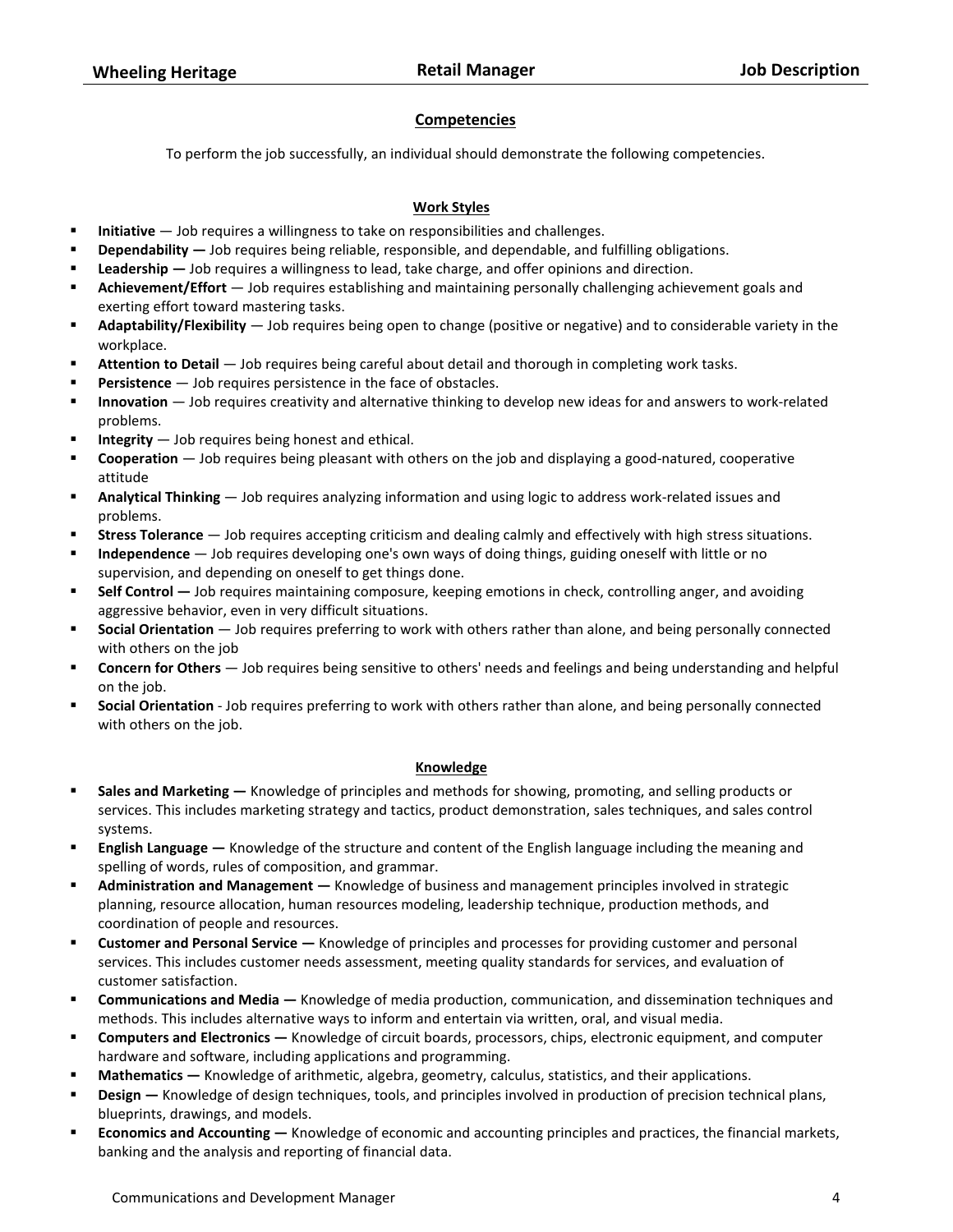- **Education and Training —** Knowledge of principles and methods for curriculum and training design, teaching and instruction for individuals and groups, and the measurement of training effects.
- **Clerical** Knowledge of administrative and clerical procedures and systems such as word processing, managing files and records, stenography and transcription, designing forms, and other office procedures and terminology.

# **Skills**

- **Active Learning** Understanding the implications of new information for both current and future problem-solving and decision-making.
- **Active Listening** Giving full attention to what other people are saying, taking time to understand the points being made, asking questions as appropriate, and not interrupting at inappropriate times.
- **Critical Thinking —** Using logic and reasoning to identify the strengths and weaknesses of alternative solutions, conclusions or approaches to problems.
- **Reading** Comprehension Understanding written sentences and paragraphs in work related documents.
- **Social Perceptiveness —** Being aware of others' reactions and understanding why they react as they do.
- **Speaking** Talking to others to convey information effectively.
- **Judgment and Decision Making —** Considering the relative costs and benefits of potential actions to choose the most appropriate one.
- **Monitoring —** Monitoring/Assessing performance of yourself, other individuals, or organizations to make improvements or take corrective action.
- **Persuasion**  Persuading others to change their minds or behavior.
- **Complex Problem Solving** Identifying complex problems and reviewing related information to develop and **evaluate** options and implement solutions.
- **Negotiation** Bringing others together and trying to reconcile differences.
- **Coordination** Adjusting actions in relation to others' actions.
- **Systems Evaluation** Identifying measures or indicators of system performance and the actions needed to improve or correct performance, relative to the goals of the system.
- **Time Management** Managing one's own time and the time of others.
- **Management of Personnel Resources** Motivating, developing, and directing people as they work, identifying the best people for the job.
- **Operations Analysis —** Analyzing needs and product requirements to create a design.
- **Systems Analysis** Determining how a system should work and how changes in conditions, operations, and the environment will affect outcomes.
- **Writing —** Communicating effectively in writing as appropriate for the needs of the audience.
- **Learning Strategies** Selecting and using training/instructional methods and procedures appropriate for the situation when learning or teaching new things.
- **Service Orientation** Actively looking for ways to help people.
- **Instructing**  Teaching others how to do something.

## **Abilities**

- **Oral Comprehension** The ability to listen to and understand information and ideas presented through spoken words and sentences.
- **Oral Expression —** The ability to communicate information and ideas in speaking so others will understand.
- **Written Comprehension** The ability to read and understand information and ideas presented in writing.
- **Deductive Reasoning** The ability to apply general rules to specific problems to produce answers that make sense.
- **Written Expression** The ability to communicate information and ideas in writing so others will understand.
- **Filuency of Ideas** The ability to come up with a number of ideas about a topic (the number of ideas is important, not their quality, correctness, or creativity).
- **Inductive Reasoning —** The ability to combine pieces of information to form general rules or conclusions (includes finding a relationship among seemingly unrelated events).
- **Speech Clarity** The ability to speak clearly so others can understand you.
- **Ciginality** The ability to come up with unusual or clever ideas about a given topic or situation, or to develop creative ways to solve a problem.
- **Problem Sensitivity** The ability to tell when something is wrong or is likely to go wrong. It does not involve solving the problem, only recognizing there is a problem.
- **Speech Recognition** The ability to identify and understand the speech of another person.

Communications and Development Manager 5